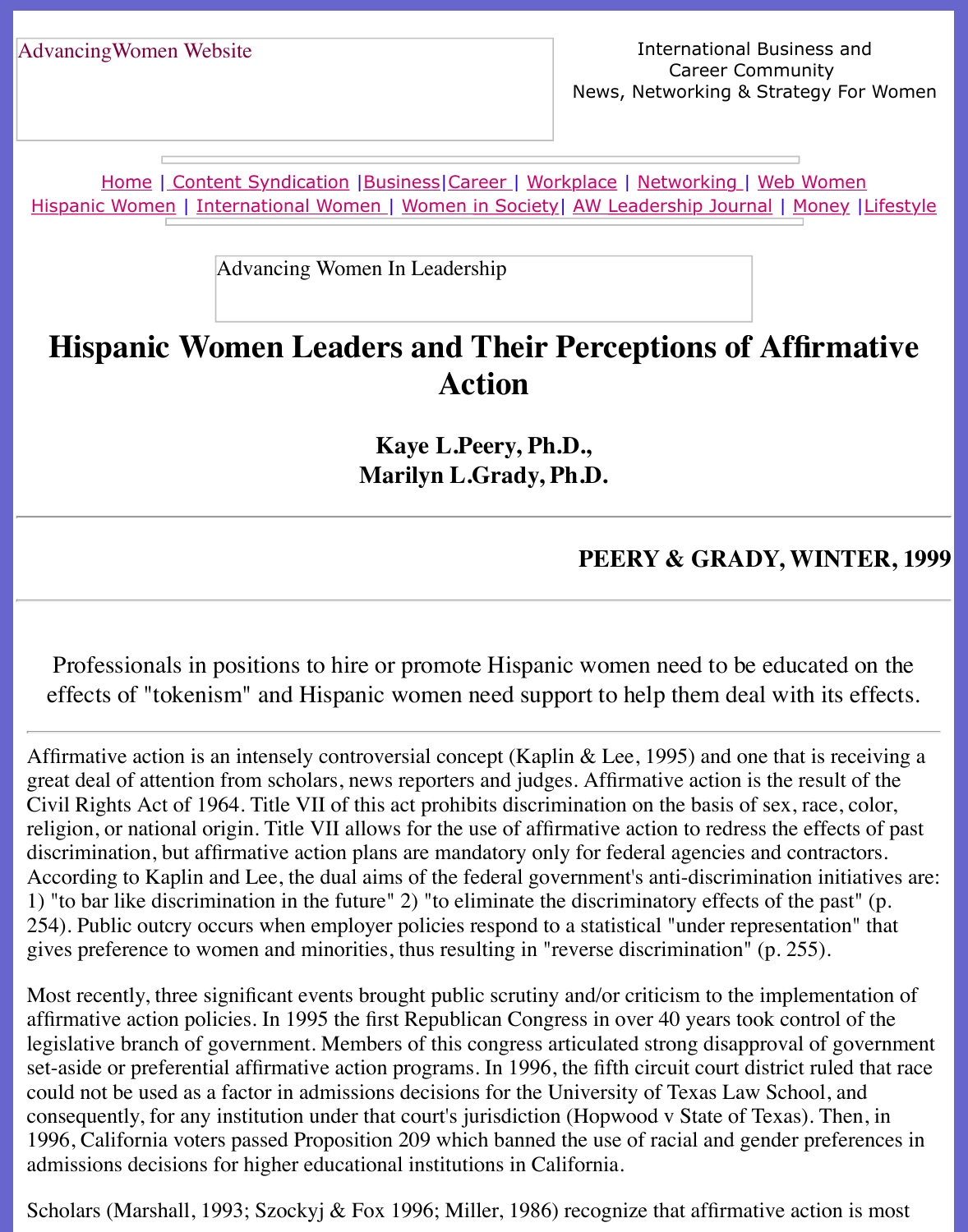influential in helping women and minorities enter occupations in which:

- 1) men are not threatened and/or organized
- 2) the job has become less attractive to men
- 3) cost is a dominant factor (lower salaries)
- 4) the positions are low-level and dead-end

According to Marshall (1993) affirmative action has little or no enforcement power. She stated that, "district policymakers and gatekeepers in the career are not concerned with special issues faced by minorities and women" (p. 173).

The purpose for conducting this qualitative multicase study was to understand four Hispanic women leaders' perceptions of affirmative action policies on their careers. All four of the women interviewed identified affirmative action as having an effect on their lives and careers.

# **PROCEDURES**

To conduct this study, we utilized the multicase study design. Case study design is flexible and adaptable to a wide range of contexts and people and provides some of the most useful educational research methods. Voiced processes or themes by persons in a particular situation provide detailed descriptions and analysis (McMillian & Schumacher, 1993). Using the multicase study design, we describe the participant's career progressions and their perceptions of the impact of affirmative action policies. We used multicase study to explore common themes that occurred within the leadership experiences of women in diverse professional fields. According to Bogdan and Biklen (1992), multicase studies of two or more subjects in a setting will address generalizability.

In qualitative research, the researcher interacts directly with participants and becomes the primary instrument for data analysis and collection. The researcher must state the role she will be assuming for data collection and build trust by making it clear that she will not use information gained to harm or demean people (Bodgan & Biklen, 1992). The researcher role in this study was primarily that of interviewer and observer. Because "the primary instrument in qualitative case study research is human, all observations and analysis are filtered through ones' world view, ones' values, ones' perspective" (Merriam, 1998 pg. 39).

Difficulty may arise for non-members of an ethnic group to study that culture. This difference might cause bias by influencing the research to ask different questions than might be asked by a member of that ethnic group. In addition, participants may offer different answers to members outside their ethnic group (Zinn, 1979). One way of addressing this is by "boundary spanning." Goetz and LeCompte (1984) describe boundary spanning as the ability to communicate within and across cultural groups as a result of familiarity with the beliefs, goals, and behaviors of the particular group.

Personal lifetime experiences influenced our interest and perceptions of the Hispanic culture. One researcher lived and worked among the Hispanic population for the past forty years.

The researchers experiences as white females in leadership positions created some bias in that we saw racism, discrimination, prejudice, and sexism against both Anglo and Hispanic women. We approach with study with a belief in the basic principles of feminism. These experiences and beliefs heightened our awareness of the personal and professional challenges and frustrations confronted by women daily. It is our belief that these challenges become exacerbated when facing them as an Hispanic woman. As the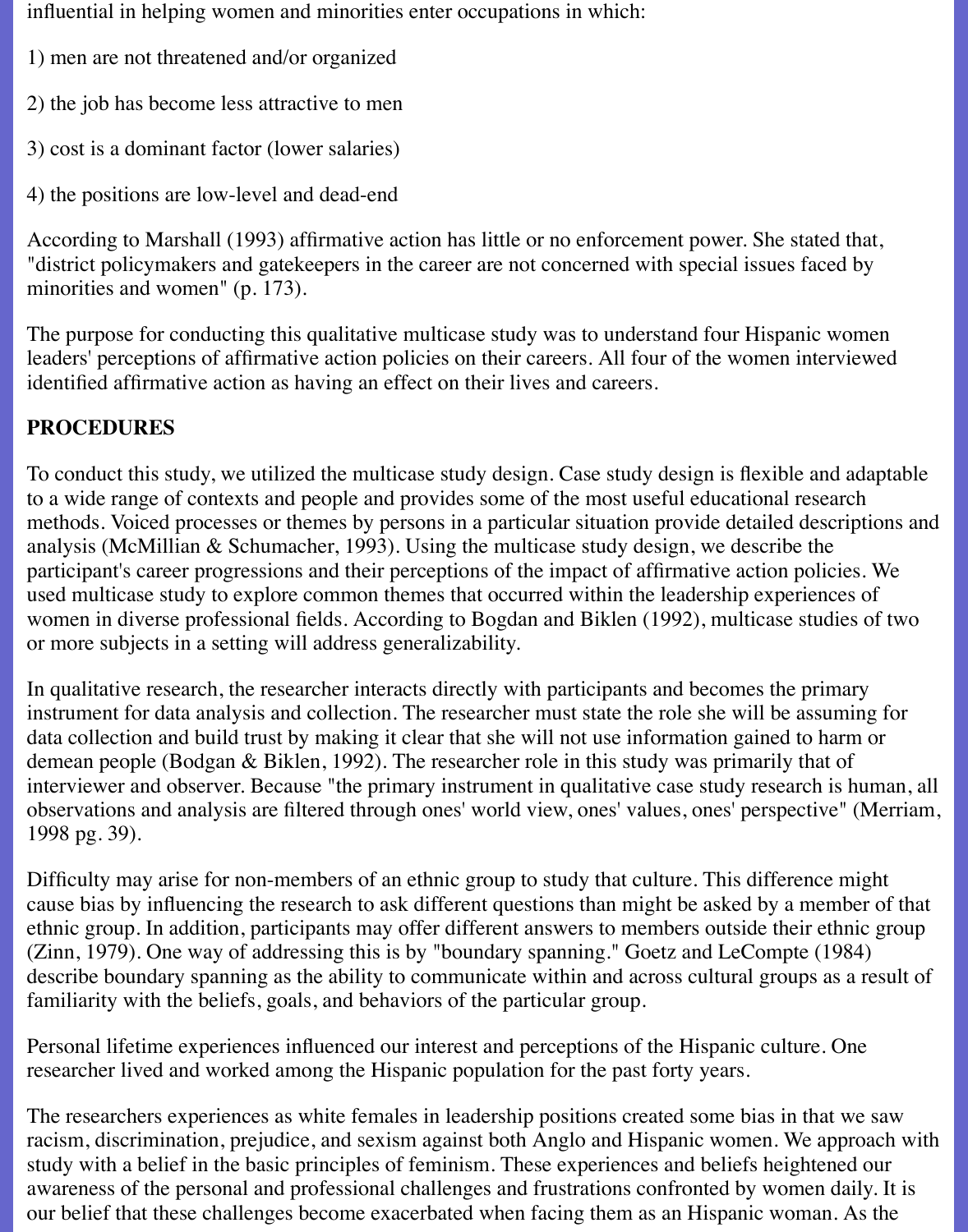study progressed, we made every effort to recognize and control these biases.

The technique used to select the four participants included purposeful sampling, including the technique of "snowballing." Participants included Hispanic females with at least five years of administrative or leadership experience. Selected women held leadership positions in education, politics, and business. We chose one participant on the basis of personal knowledge of her present position as one of only two female Hispanic public school superintendents in the southwestern state where this study took place. We used the technique of snowballing to select two additional participants. As described by Berg (1993), this technique is "using people whom the original guide(s) introduces to the ethnographer as persons who can also vouch for the legitimacy and safety of the research" (p. 95). In this case, the original guide was a high ranking political figure who participated in a pilot study conduced in the fall of 1996. The two women selected served in positions as a judge and as the State Corporation Commissioner. The researchers selected the remaining participant from the corporate world. We spoke with the Human Resources Director of several of the largest public held businesses in the state and asked for recommendations.

The primary means of data collection consisted of interviews. We developed open-ended questions, and used interviews to collect data that provided insight into the women's perceptions of the impact of affirmative action on their careers. This interviewing process, or "conversation with a purpose" is one of the oldest and most respected tools of inquiry (Guba & Lincoln, 1981). Guba and Lincoln further contend that interviewing, "particularly the unstructured interview--is the backbone of field and naturalistic research and evaluation" (p. 154). Interviews were audio recorded and the tapes were transcribed verbatim. Other means of collecting data included a thorough examination of magazine and newspaper articles, speech transcripts, meeting minutes, court hearings (in the case of the judge), and memoranda. Data analysis occurred simultaneously with data collection. Following is a description of the women leaders and their perceptions of the impact of affirmative action policies on their career progressions.

#### **Participants**

*Sandra Martinez* - Sandra is of Puerto Rican, Cuban and New Mexican Hispanic decent. She was the first woman elected to the position of State Corporation Commissioner. Sandra was running for governor, but recently withdrew from the race when she accepted a presidential appointment to Washington, D.C.

*Martha Moreno* - Martha is the daughter of Mexican migrant farm workers. She is the first female judge appointed to her position in the history of the state.

*Lucille Sanchez* - Lucille taught high school Spanish for twenty-two years before appointment to her current position as a public school superintendent. She also served as a state representative.

*Rosa Astorga* - Rosa is in upper level management at a southwest utility company. She is the daughter of Mexican migrant farm workers.

#### **Perceptions**

The four women described their opinions, as well as negative and positive experiences as a result of affirmative action polices. Personally and politically, Sandra spoke of discrimination and affirmative action as her "burning passion." She said:

I care very, very much about discrimination, and about giving minorities opportunities to do better. I care so passionately about this that I'm probably not politically correct in my thinking, because I still believe very strongly in affirmative action. And I'm not afraid to speak out about it. Now, people could say, "Well, it's not so brave, because in this state, you'll find a lot of people that agree with you." And I say, "Sure, it's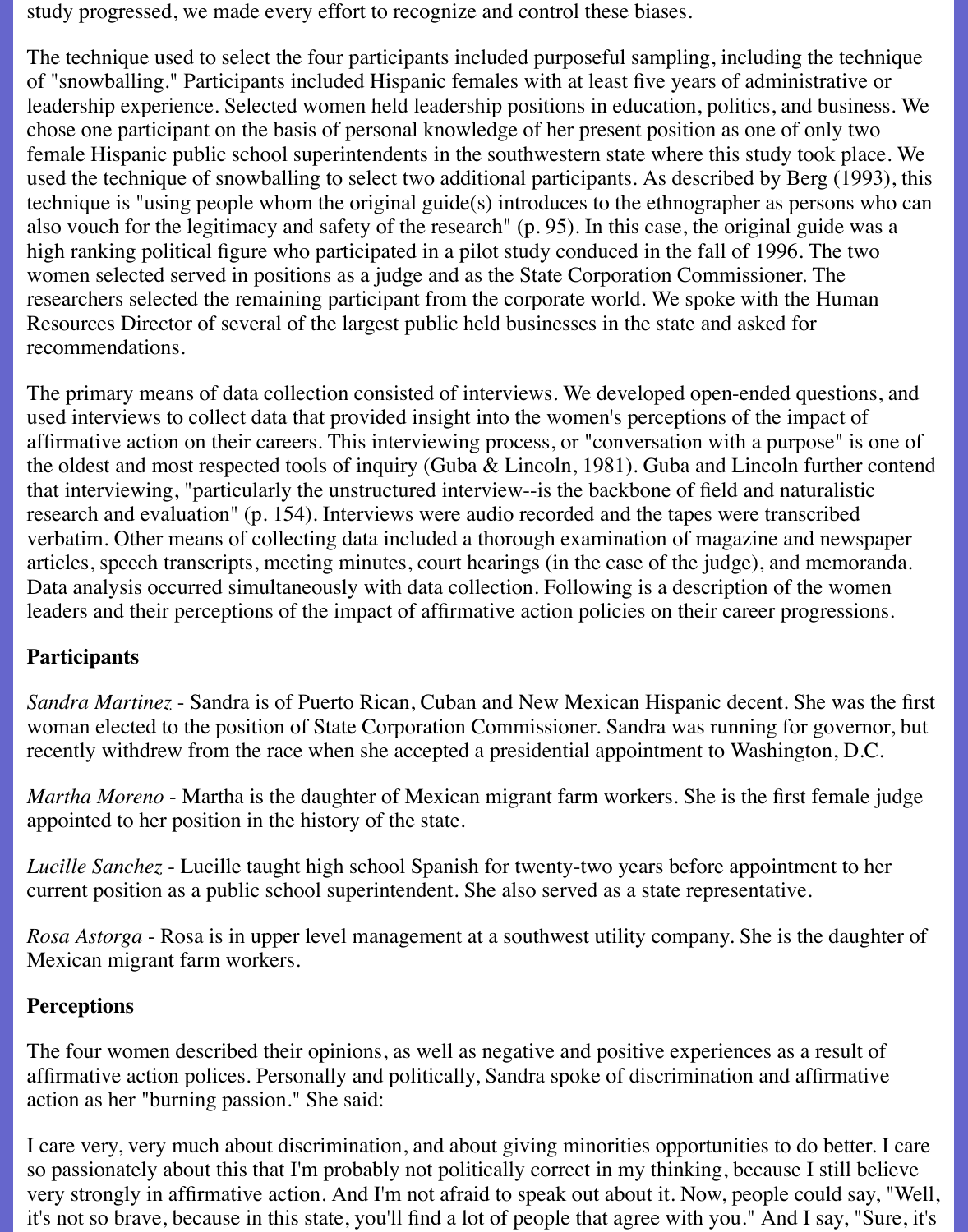not so brave, but I don't see everybody speaking out about it!"

Sandra talked about affirmative action as a way of making reparation, "because we've treated Hispanics so badly."

Lucille, a public school superintendent and ex-state representative, talked about how affirmative action policies helped her get elected. She said:

Probably being elected into office (was an opportunity because of my ethnicity). There was a community group that filed suit against the legislature back in '80 because the legislative districts had been gerrymandered to elect whites. We won the suit and because that suit was won, a new legislative district was cut specifically to elect an Hispanic person. It was because of that that I was fortunate to get into office.

Personally, I believe you shouldn't look at a person because of their ethnic background, but because of what they can do. You know, it doesn't matter if that person is Black or Chinese, or whatever. If that person can do the job, then that's the person that's best for that position. There have been times when I was given specific work assignments because I am Hispanic. I found that to be very offensive.

Martha believed that she received her judicial appointment because of her gender and ethnicity. She said:

I think, quite clearly when this position came open, I think people, the public, was talking a lot about wanting an Hispanic and wanting an Hispanic woman. I think that's the kind of thing that makes all our leaders; our senators, our president, our congressmen say, "Yeah, you know, that's right. We don't have one, maybe we should consider one. Maybe we should look to see who is available, who is out there." And I know, certainly, that that was done around the time that this position became open.

Martha addresses discrimination and affirmative action when she speaks to young people. The advice she gave to Hispanic high school students in one of her speeches included the following:

You can do one of two things. When you are in a situation where people assume you're stupid, assume you're lazy, assume you can do nothing, assume that you've been given special benefits because you're Hispanic and not because you are anything, you can give up and say, "Screw 'em." Or you can prove them wrong. You know, it's just completely up to you. You can say, "I am not stupid, I am very capable." You can do it, or you can just let them win.

Rosa is a chemical engineer with a Masters degree in Business Administration. She presently holds an upper management position in a very large southwest utility company. Rosa discovered the negative effects of affirmative action when she received a promotion several years ago. Rosa told this story:

I applied for manager of transportation, which was a very high level manager's position. I got the job. It turned out to be a curse, a horrible experience, because coincidentally, just within a few days, there was a (discrimination) lawsuit filed against the company. The people involved in the lawsuit, employees, belonged to an Hispanic Employee Association and one of them was the president. I had close ties with him because I was a personal friend and I was also a member of the Association. So when I got the job, there was an immediate link made by employees that I got it because I was an Hispanic female and there was a quota, and it was affirmative action. I was devastated that people would say that. I was angry, I was hurt, and I cried. I went into my office and I sobbed.

The negative effects of this "token" appointment lasted several years. Rosa explained:

She (one of the people working for me) put out the word that I got the job because I was an Hispanic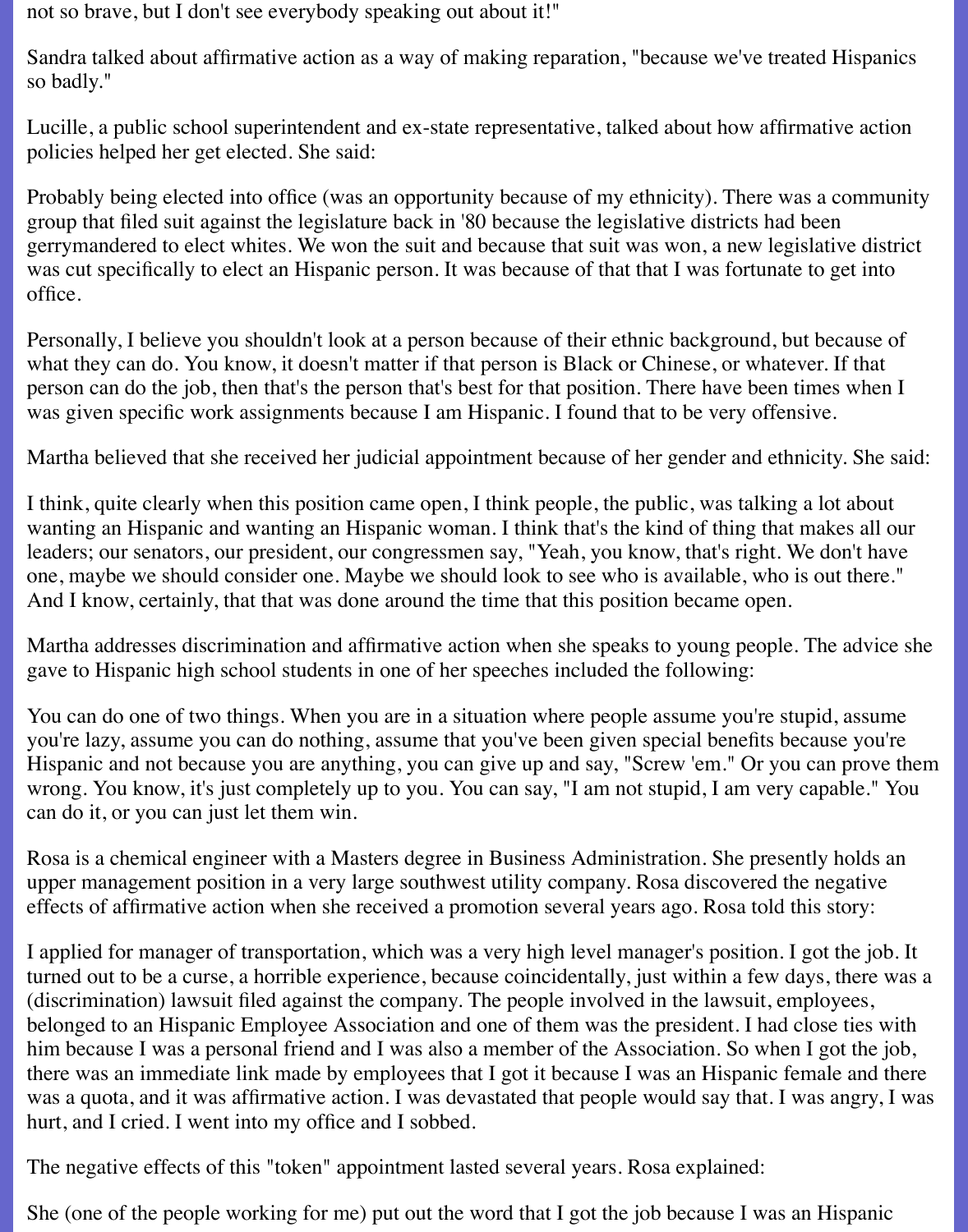female. It kind of became 'common knowledge' that that was why I had the job. So, it was communicated to the other members of the department that I was to take over. I couldn't gain the authority that I needed. I couldn't ask people to do things without there being this other inner play; this idea of being at their mercy. You know, I don't know the business, so I don't have the right to question their work or change their work or to do anything like that, which is expected of a manager.

Rosa did not make any changes for the first year. When she began to feel secure in her position, and did try to make changes, her staff turned against her, using her gender and ethnicity against her. Rosa said:

What happened is, these people went to their network and anybody who had ever had any small tiff or irritation suddenly was asked to come forward and to say that I had no leadership skills, no personal skills, and plus, I didn't deserve to have that job because I was an Hispanic female, that was the only reason. There were all those games being played all the time, just resist the manager, don't take direction, throw up obstacles. That sort of passive-aggressive thing. I've been dealing with that from the very beginning. I was crippled as a manager. I never got management support.

Rosa talked about her need to prove everyone wrong, and how this resulted in long working hours. She also talked about the effect this had on her family and health. She said:

I felt that I was guilty until proven innocent. I had worked eighty hours a week, constantly for month, and months, and months. If I put in a sixty-hour week, I was cruising; I was on vacation that week. None of that mattered. It carried no weight. It meant absolutely nothing. Still, I was guilty until proven innocent. I felt that maybe, in a way, I had worked myself into that position because I had given away too much. I self- sacrificed. I gave away a tremendous amount of power, because I wanted to prove that I could do the job, that I was as good as anybody, and that it didn't matter what challenge you threw my way, I could handle it.

Rosa also spoke about the inappropriate instances when the issues of her gender and ethnicity came up in management meetings. In one instance, Rosa held a meeting with a non-performing employee and her supervisor. Rosa described the meeting this way:

We were in this meeting and my boss says, "Well, you know, I don't know what it's like to be an Hispanic female. I'm sure that there must be a lot you have to deal with. But, OK, let's talk about the problem." And I thought, "First you reduced this performance problem that I'm bringing to you; to the fact that I'm a woman. The other problem is that I'm Hispanic. Not that we have a performance problem."

Although Rosa suffered through some difficult situations as a result of this appointment, she said she would not change anything. She also talked about the positive appointments she received as the first Hispanic and first woman to chair a very important company committee, and as a special trainee to the company's president.

## **CONCLUSIONS**

All four of the women interviewed identified affirmative action as having an effect on their careers. Three of the four respondents attribute at least one of their successes to affirmative action. Anti-discrimination laws are an important means of "leveling the playing field" (Szockyj and Fox, 1996). Of the four women effected by affirmative action, Rosa spoke of the "hellish" time she experienced after receiving a promotion as a result of affirmative action. Rosa's story is common among women and minority persons when they are one-of-a-kind. According to Szockyj and Fox (1996), "tokenism is both cruel and unproductive when integration is the long-term goal" (p. 154). Rosa's story supports this statement. Although she had a difficult time with peers and with her own personal need to "prove" she could do the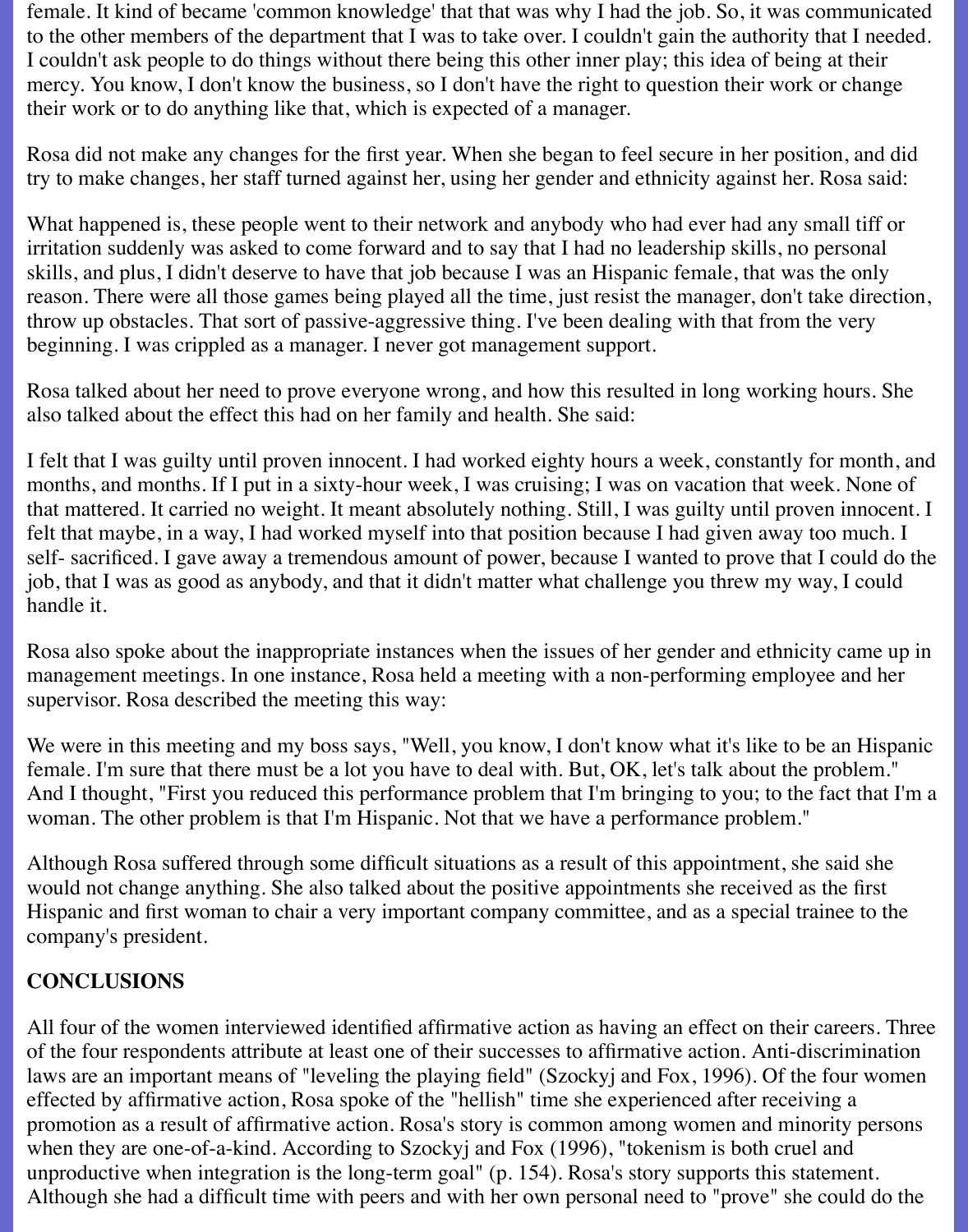job, her appointment did serve to promote her career.

Affirmative action policy aided Lucille to become an elected state official after the state established a new legislative district to insure an Hispanic representative. Rosa applied for a managerial position at the same time another division of the company faced an affirmative action lawsuit. Martha received appointment to her position during a time of public concern regarding no female or Hispanic representation in the judiciary.

Anti-discrimination laws are important because, according to Szockyj and Fox, "once inequality has become established, it is difficult for the system to right itself" (p. 143). These authors state that, following the passage of the Civil Rights Act and its amendments, the rapid movement of women into predominately male professions indicated that artificial barriers, rather than choice or aptitude, kept women and minorities out of the labor market. Although a great deal of debate exists regarding the positive or negative effects of affirmative action in this country, clearly, it did serve to help three of the four women in this study in their career progressions.

#### **Implications**

Hispanic women continue to face discrimination and unequal treatment in their career progressions. Women and minorities need the opportunities affirmative action policies provide in order to prove their capabilities. The negative effects of "tokenism" need to be addressed. Professionals in positions to hire or promote Hispanic women need to be educated on the effects of "tokenism" and Hispanic women need support to help them deal with its effects. Additional research must be conducted to determine the effects of affirmative action on Hispanic females, especially in light of the move to eliminate affirmative action policies.

#### **REFERENCES**

Berg, K.H. (1993). Leadership styles and personality types of Minnesota school superintendents. *Dissertation Abstracts International,* 54-61, 34.

Bogdan, R., & Biklen, S. (1992). *Qualitative research for education: An introduction to theory and methods.* Boston: Allyn & Bacon.

Goetz, J.P., & LeCompte, M.D. (1984). *Ethnography and qualitative design in educational research.* Orlando, FL: D.C. Heath & Co.

Guba, E., & Lincoln, Y. (1981). *Effective evaluation.* San Francisco: Jossey-Bass.

Kaplin, W., & Lee, B. (1995). *The law of higher education.* San Francisco, CA: Jossey-Bass Publishers.

Marshall, C. (1993). *The new politics of race and gender: The 1992 yearbook of the politics of education association.* Washington, D.C.: The Falmer Press.

McMillian, J.H. & Schumacher, S. (1993). *Research in education: A conceptual introduction.* New York: Harper Collins.

Merriam, S.B. (1988). *Case study research in education: A qualitative approach.* San Francisco: Jossey-Bass.

Miller, J. B. (1986). *Toward a new psychology of women.* Boston: Beacon Press.